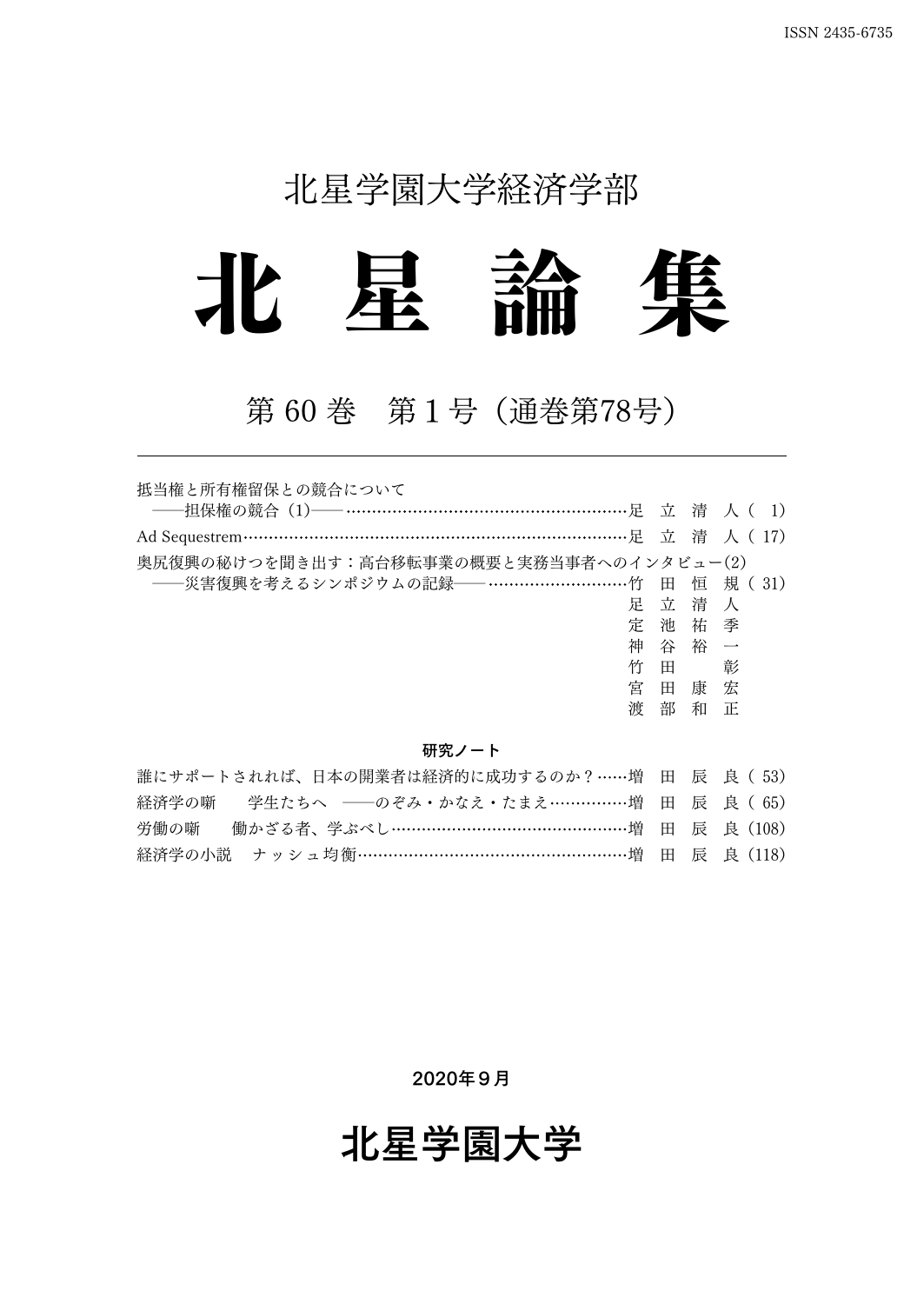### 執筆者紹介(掲載順)

| 暈 | 立 | 清 | 人 | 学<br>部<br>教<br>経<br>済<br>桴     |
|---|---|---|---|--------------------------------|
| 竹 | ⊞ | 恒 | 規 | 経済学部専任講<br>師                   |
| 定 | 池 | 祐 | 季 | 東北大学災害科学国際研究所助教                |
| 神 | 谷 | 裕 |   | 職<br>道<br>海<br>٦r<br>員<br>元    |
| 竹 | H |   | 彰 | 職<br>町<br>奥<br>員<br>尻<br>$\pi$ |
| 宮 | ⊞ | 康 | 宏 | 公益財団法人北海道女性協会常務理事              |
| 渡 | 部 | 和 | 正 | 元奥尻町災害復興対策室長                   |
| 増 | H | 辰 | 良 | 学<br>経<br>部<br>教<br>桴<br>済     |

### 北星学園大学経済学部

北星論集 第60巻 第1号(通巻第78号)

2020年9月30日発行

| 編集代表者 | 秋 |  | 弘 |
|-------|---|--|---|
|-------|---|--|---|

発行所 北星学園大学

〒004-8631 札幌市厚別区大谷地西2丁目3番1号

### HOKUSEI GAKUEN UNIVERSITY

2-3-1, Oyachi Nishi, Atsubetsu-ku, Sapporo, 004-8631 Japan

印刷所 株式会社北海道機関紙印刷所 〒006-0832 札幌市手稲区曙2条3丁目2-34